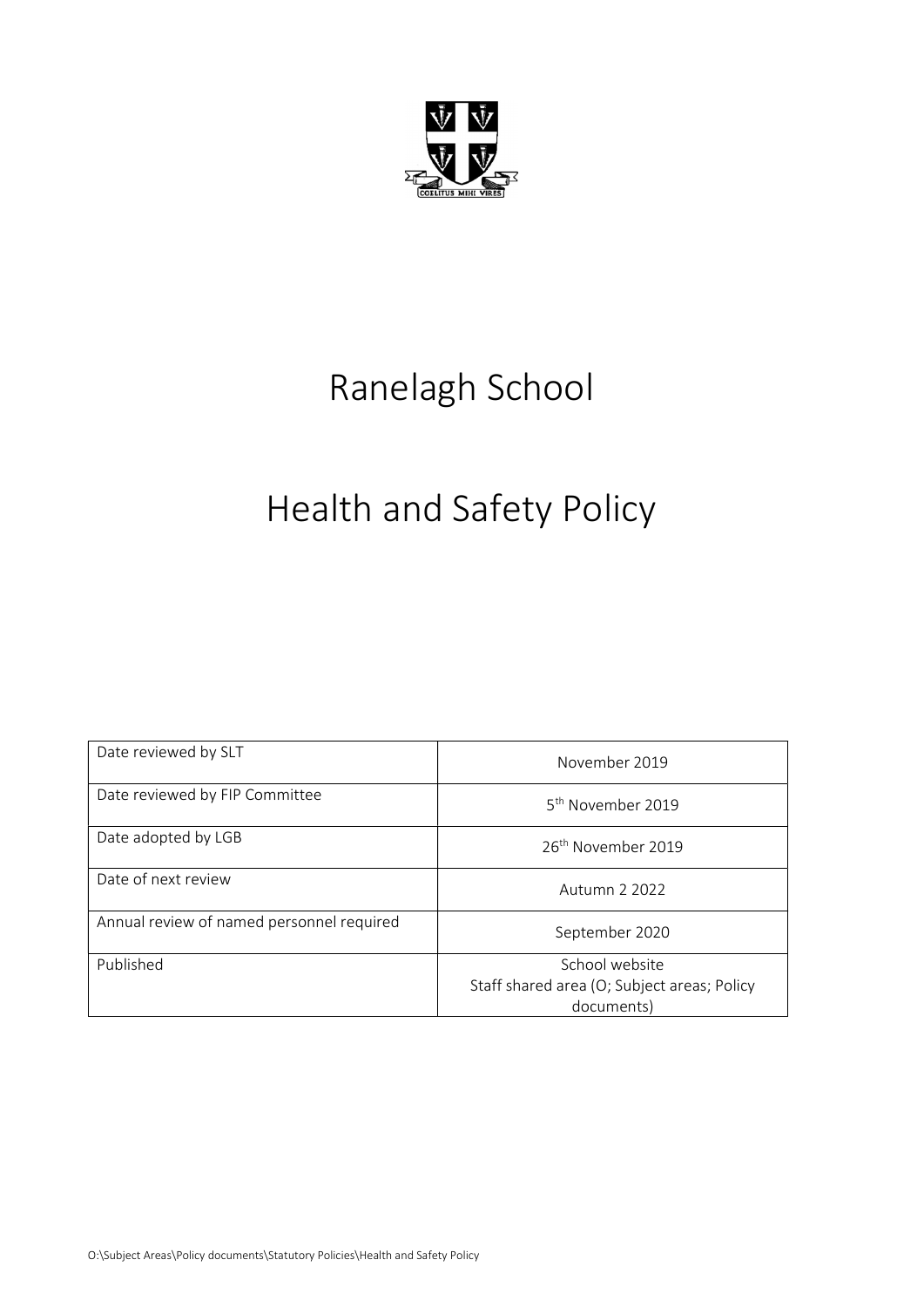# Contents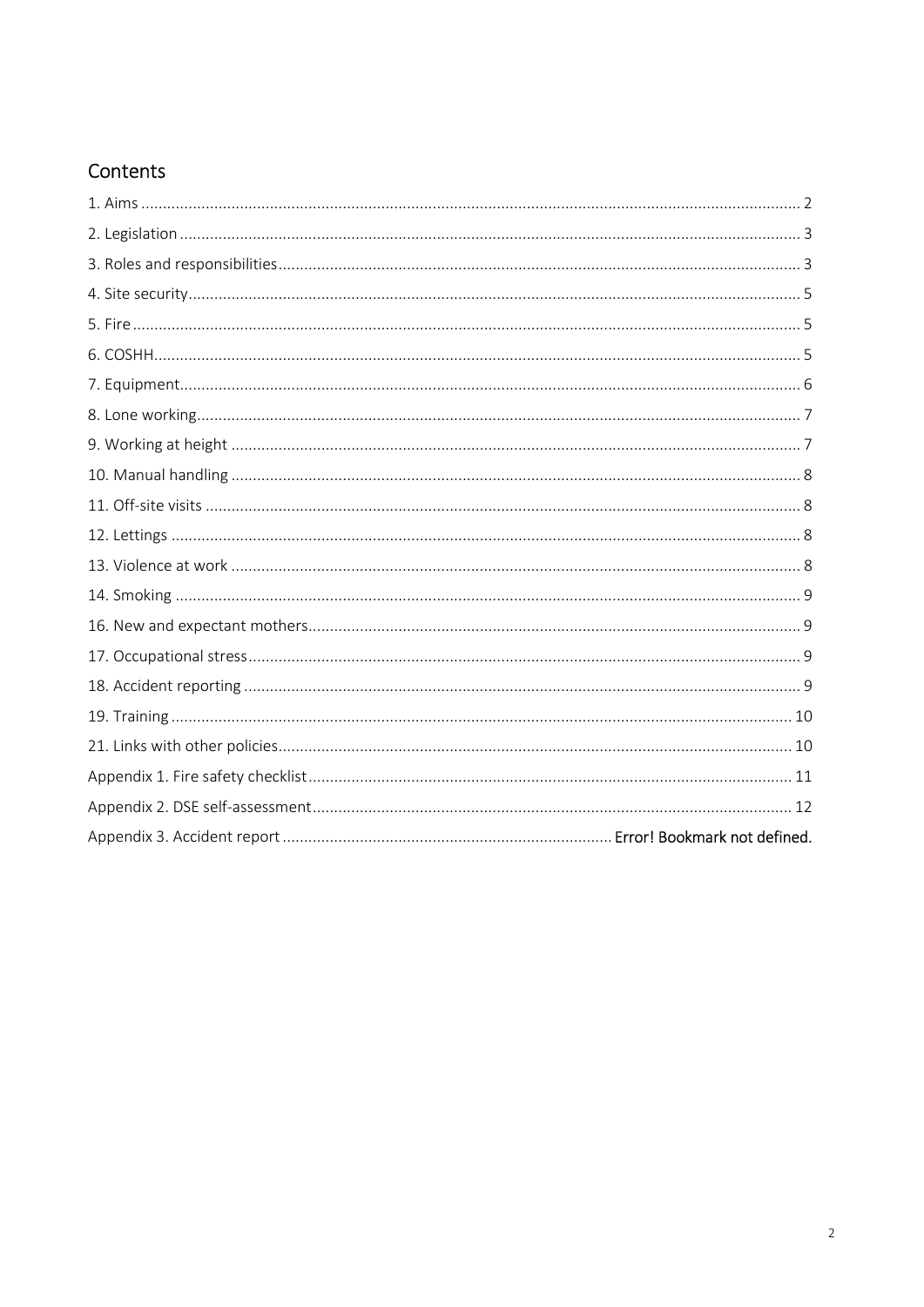# 1. Aims

Our school aims to:

- Provide and maintain a safe and healthy environment
- Establish and maintain safe working procedures amongst staff, students and all visitors to the school site
- Have robust procedures in place in case of emergencies
- Ensure that the premises and equipment are maintained safely, and are regularly inspected

# 2. Legislation

This policy is based on advice from the Department for Education on health and safety in schools and the following legislation:

- The Health and Safety at Work etc. Act 1974, which sets out the general duties employers have towards employees and duties relating to lettings
- The Management of Health and Safety at Work Regulations 1992, which require employers to make an assessment of the risks to the health and safety of their employees
- The Management of Health and Safety at Work Regulations 1999, which require employers to carry out risk assessments, make arrangements to implement necessary measures, and arrange for appropriate information and training
- The Control of Substances Hazardous to Health Regulations 2002, which require employers to control substances that are hazardous to health
- The Reporting of Injuries, Diseases and Dangerous Occurrences Regulations (RIDDOR) 2013, which state that some accidents must be reported to the Health and Safety Executive and set out the timeframe for this and how long records of such accidents must be kept
- The Health and Safety (Display Screen Equipment) Regulations 1992, which require employers to carry out digital screen equipment assessments and states users' entitlement to an eyesight test
- The Gas Safety (Installation and Use) Regulations 1998, which require work on gas fittings to be carried out by someone on the Gas Safe Register
- The Regulatory Reform (Fire Safety) Order 2005, which requires employers to take general fire precautions to ensure the safety of their staff
- The Work at Height Regulations 2005, which requires employers to protect their staff from falls from height

The school follows national guidance published by Public Health England when responding to infection control issues. This policy complies with our funding agreement and articles of association.

# 3. Roles and responsibilities

# 3.1 The governing body

The governing body has ultimate responsibility for health and safety matters in the school, but will delegate day-to-day responsibility to the Headteacher.

The governing body has a duty to take reasonable steps to ensure that staff and students are not exposed to risks to their health and safety. This applies to activities on or off the school premises. The governing body, as the employer, also has a duty to:

 Assess the risks to staff and others affected by school activities in order to identify and introduce the health and safety measures necessary to manage those risks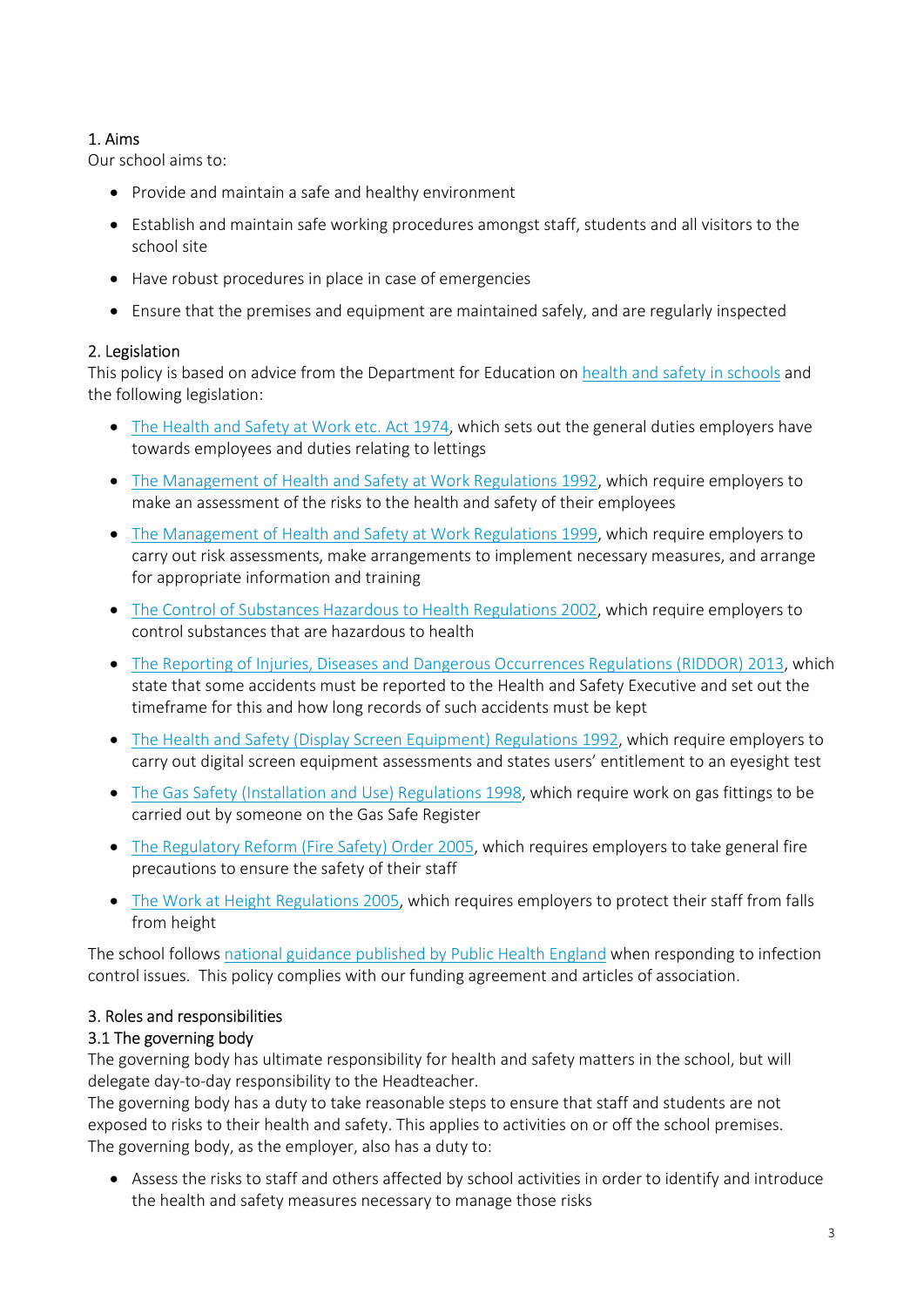- Inform employees about risks and the measures in place to manage them
- Ensure that adequate health and safety training is provided

The governor who oversees health and safety is Mr John Boylan

# 3.2 Headteacher

The Headteacher is responsible for health and safety day-to-day. This involves:

- Implementing the health and safety policy
- Ensuring there is enough staff to safely supervise students
- Ensuring that the school building and premises are safe and regularly inspected
- Providing adequate training for school staff
- Reporting to the governing body on health and safety matters
- Ensuring appropriate evacuation procedures are in place and regular fire drills are held
- Ensuring that in their absence, health and safety responsibilities are delegated to another member of staff
- Ensuring all risk assessments are completed and reviewed
- Monitoring cleaning contracts, and ensuring cleaners are appropriately trained and have access to personal protective equipment, where necessary

In the Headteacher's absence, the Deputy Headteacher assumes the above day-to-day health and safety responsibilities.

# 3.3 Health and safety lead

The nominated health and safety lead is Mrs Carolyn Moir, Head of Finance and Operations.

# 3.4 Staff

School staff have a duty to take care of students in the same way that a prudent parent would do so. Staff will:

- Take reasonable care of their own health and safety and that of others who may be affected by what they do at work
- Co-operate with the school on health and safety matters
- Work in accordance with training and instructions
- Inform the appropriate person of any work situation representing a serious and immediate danger so that remedial action can be taken
- Model safe and hygienic practice for students
- Understand emergency evacuation procedures and feel confident in implementing them

# 3.5 Students and parents

Students and parents are responsible for following the school's health and safety advice, on-site and off-site, and for reporting any health and safety incidents to a member of staff.

# 3.6 Contractors

Contractors will agree health and safety practices with the Headteacher or appointed representative before starting work. Before work begins the contractor will provide evidence that they have completed an adequate risk assessment of all their planned work.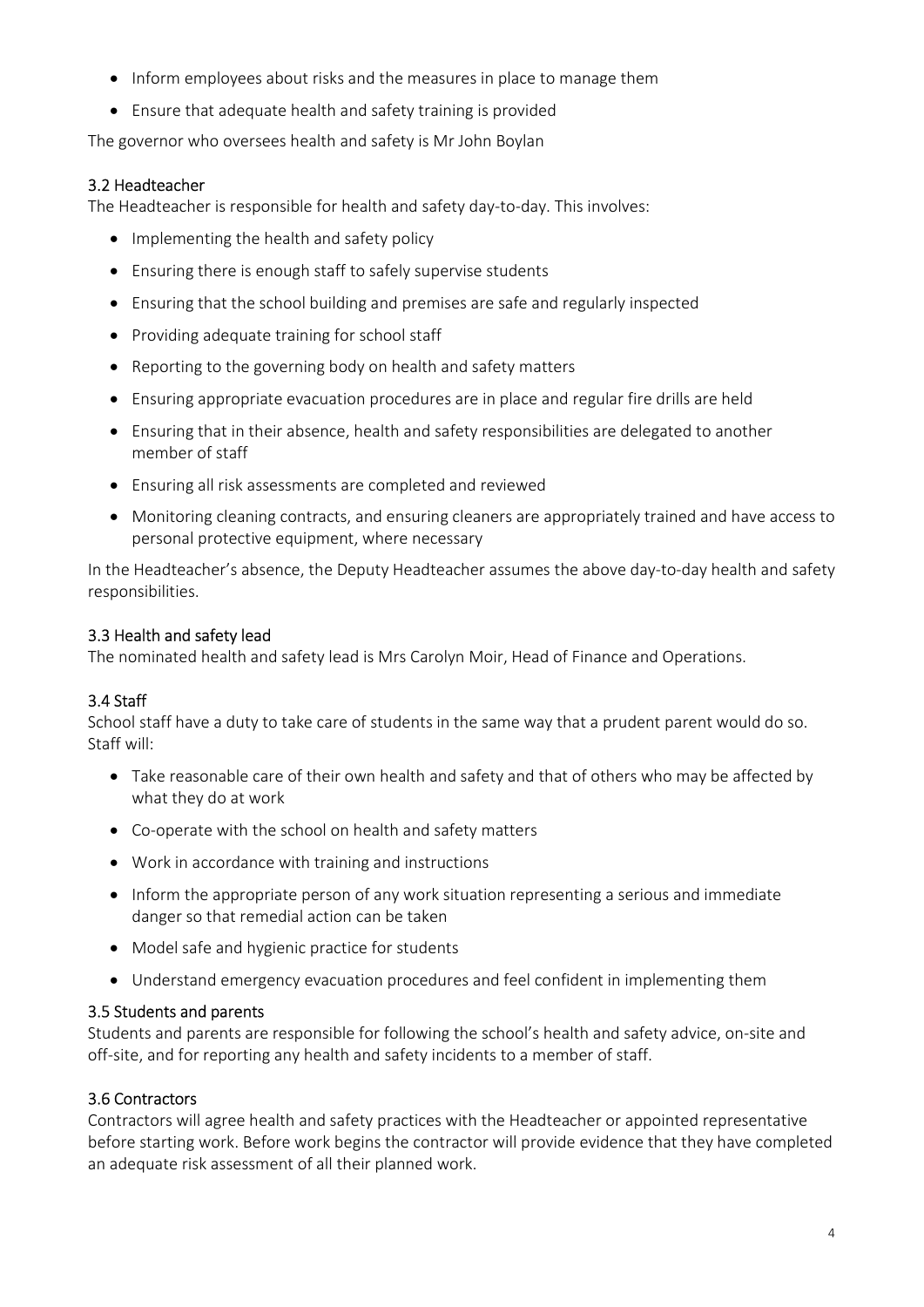# 4. Site security

The Site Manager and Site Controller are responsible for the security of the school site in and out of school hours. They are responsible for visual inspections of the site, and for the intruder and fire alarm systems.

The Site Manager and Site Controller, Headteacher and Deputy Headteacher are key holders and will respond to an emergency.

# 5. Fire

Emergency exits, assembly points and assembly point instructions are clearly identified by safety signs and notices. Fire risk assessment of the premises will be reviewed regularly. Emergency evacuations are practised at least once a term. The fire alarm is a loud, continuous siren. A bell test takes place daily. New staff will be trained in fire safety and all staff and students will be made aware of any new fire risks.

In the event of a fire:

- The alarm will be raised immediately by whoever discovers the fire and emergency services contacted. Evacuation procedures will also begin immediately.
- Fire extinguishers may only be used by staff and only when they are unable to exit the building without putting themselves or others at risk.
- Staff and students will congregate at the assembly points. These are at the front of school, on the playing field.
- Form tutors will take a register of students, which will then be checked against the attendance register of that day.
- The Headteacher will be responsible for ensuring that a register is taken of all staff and visitors.
- Staff and students will remain outside the building until the emergency services say it is safe to reenter.

# The school will have special arrangements in place for the evacuation of people with mobility needs and fire risk assessments will also pay particular attention to those with disabilities.

A fire safety checklist can be found in appendix 1.

# 6. COSHH

Schools are required to control hazardous substances, which can take many forms, including:

- Chemicals
- Products containing chemicals
- Fumes
- Dusts
- Vapours
- Mists
- Gases and asphyxiating gases
- Germs that cause diseases, such as leptospirosis or legionnaires disease

Control of substances hazardous to health (COSHH) risk assessments are completed by technicians in relevant departments and circulated to all employees who work with hazardous substances. External contractors, including the school's cleaning contractors, are responsible for undertaking their own COSHH risk assessments. Staff will also be provided with protective equipment, where necessary.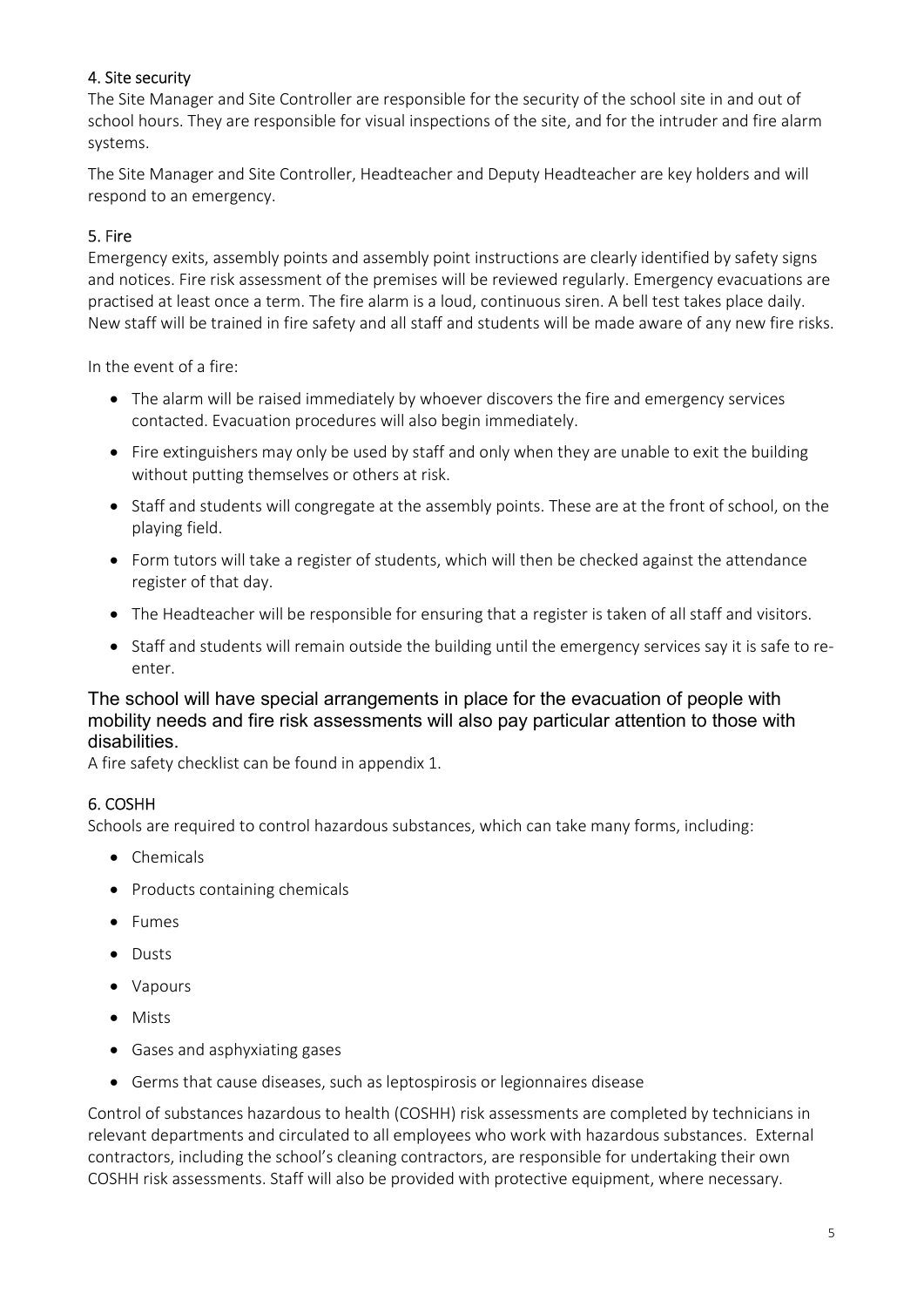Our staff use and store hazardous products in accordance with instructions on the product label. All hazardous products are kept in their original containers, with clear labelling and product information.

Additional information on how hazardous products are stored and details of student access to substances will be included in the risk assessments.

Any hazardous products are disposed of in accordance with specific disposal procedures. Emergency procedures, including procedures for dealing with spillages, are displayed near where hazardous products are stored and in areas where they are routinely used.

# 6.1 Gas safety

- Installation, maintenance and repair of gas appliances and fittings will be carried out by a competent Gas Safe registered engineer
- Gas pipework, appliances and flues are regularly maintained
- All rooms with gas appliances are checked to ensure that they have adequate ventilation

# 6.2 Legionella

- A water risk assessment has been completed on 09.11.17 by Aquavent Ltd. Stewart Sinclair, Site Manager is responsible for ensuring that the identified operational controls are conducted and recorded in the school's water log book
- This risk assessment will be reviewed every five years and when significant changes have occurred to the water system and/or building footprint
- The risks from legionella are mitigated through the school's service contract with Servio Ltd, of Basingstoke. Measures include the following: tap temperature checks, testing and dosing of heating and hot water, flushing of water systems, descaling of shower heads and disinfection of showers.

# 6.3 Asbestos

- Staff are briefed on the hazards of asbestos, the location of any asbestos in the school and the action to take if they suspect they have disturbed it
- Arrangements are in place to ensure that contractors are made aware of any asbestos on the premises and that it is not disturbed by their work
- Contractors will be advised that if they discover material which they suspect could be asbestos, they will stop work immediately until the area is declared safe
- A record is kept of the location of asbestos that has been found on the school site and is kept in the Site Manager's office.

# 7. Equipment

- All equipment and machinery is maintained in accordance with the manufacturer's instructions. In addition, maintenance schedules outline when extra checks should take place
- When new equipment is purchased, it is checked to ensure that it meets appropriate educational standards
- All equipment is stored in the appropriate storage containers and areas. All containers are labelled with the correct hazard sign and contents

# 7.1 Electrical equipment

 All staff are responsible for ensuring that they use and handle electrical equipment sensibly and safely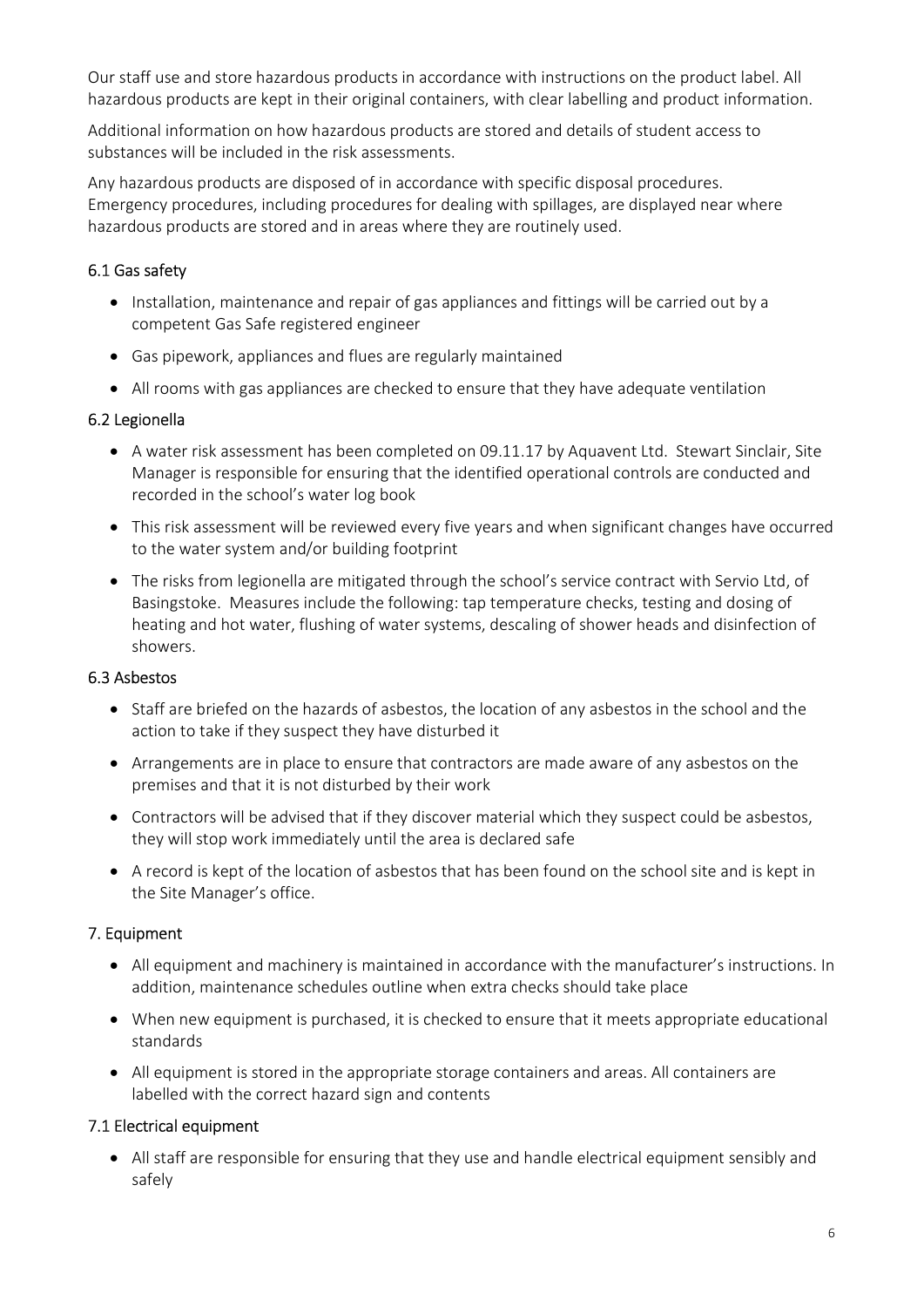- Any student or volunteer who handles electrical appliances does so under the supervision of the member of staff who so directs them
- Any potential hazards will be reported to the Site Manager immediately
- Permanently installed electrical equipment is connected through a dedicated isolator switch and adequately earthed
- Only trained staff members can check plugs
- Where necessary a portable appliance test (PAT) will be carried out by a competent person
- All isolators switches are clearly marked to identify their machine
- Electrical apparatus and connections will not be touched by wet hands and will only be used in dry conditions
- Maintenance, repair, installation and disconnection work associated with permanently installed or portable electrical equipment is only carried out by a competent person

#### 7.2 PE equipment

- Students are taught how to carry out and set up PE equipment safely and efficiently. Staff check that equipment is set up safely
- Any concerns about the condition of the gym floor or other apparatus will be reported to the Site Manager

#### 7.3 Display screen equipment

- All staff who use computers daily as a significant part of their normal work will complete a display screen equipment (DSE) self-assessment (model document to be provided by RPA and included at appendix 2) . 'Significant' is taken to be continuous/near continuous spells of an hour or more at a time
- Staff identified as DSE users are entitled to an eyesight test for DSE use upon request, and at regular intervals thereafter, by a qualified optician (and corrective glasses provided if required specifically for DSE use)

#### 8. Lone working

Lone working may include:

- Late working
- Home or site visits
- Weekend working
- **Site duties**
- Site cleaning duties
- Working in a single occupancy office

Potentially dangerous activities, such as those where there is a risk of falling from height, will not be undertaken when working alone. If there are any doubts about the task to be performed then the task will be postponed until other staff members are available.

When lone working is to be undertaken by site staff, the lone working alarm must be worn at all times. The lone worker will ensure that they are medically fit to work alone.

#### 9. Working at height

We will ensure that work is properly planned, supervised and carried out by competent people with the skills, knowledge and experience to do the work.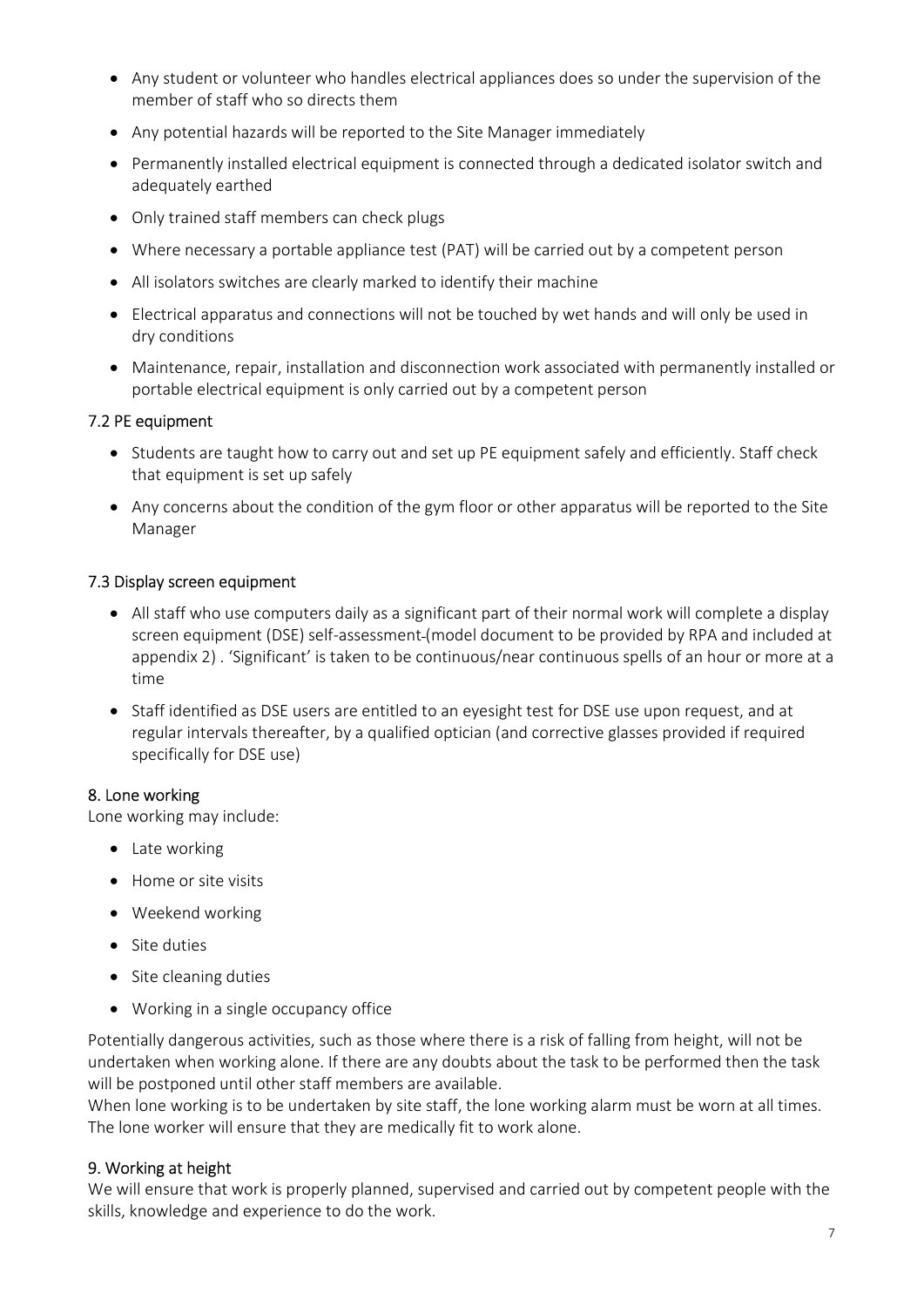In addition:

- The Site Manager retains ladders for working at height
- Only trained staff and students are permitted to use a ladder
- Students who are permitted to use a ladder must be supervised by a suitably trained, competent member of staff throughout
- Staff and students will wear appropriate footwear and clothing when using ladders
- Contractors are expected to provide their own ladders for working at height
- Before using a ladder, staff are expected to conduct a visual inspection to ensure its safety
- Access to high levels, such as roofs, is only permitted by trained persons

#### 10. Manual handling

It is up to individuals to determine whether they are fit to lift or move equipment and furniture. If an individual feels that to lift an item could result in injury or exacerbate an existing condition, they will ask for assistance.

The school will ensure that proper mechanical aids and lifting equipment are available in school, and that staff are trained in how to use them safely.

Staff and students are expected to use the following basic manual handling procedure:

- Plan the lift and assess the load. If it is awkward or heavy, use a mechanical aid, such as a trolley, or ask another person to help
- Take the more direct route that is clear from obstruction and is as flat as possible
- Ensure the area where you plan to offload the load is clear
- When lifting, bend your knees and keep your back straight, feet apart and angled out. Ensure the load is held close to the body and firmly. Lift smoothly and slowly and avoid twisting, stretching and reaching where practicable

# 11. Off-site visits

When taking students off the school premises, we will ensure that:

- Risk assessments will be completed where off-site visits and activities require them
- All off-site visits are appropriately staffed
- Staff will take a school mobile phone, a portable first aid kit, information about the specific medical needs of students along with the parents' contact details
- There will always be at least one first aider on school trips and visits

#### 12. Lettings

This policy applies to lettings. Those who hire any aspect of the school site or any facilities will be made aware of the content of the school's health and safety policy, and will have responsibility for complying with it.

#### 13. Violence at work

We believe that staff should not be in any danger at work, and will not tolerate violent or threatening behaviour towards our staff.

All staff will report any incidents of aggression or violence (or near misses) directed to themselves to their line manager/Headteacher immediately. This applies to violence from students, visitors or other staff.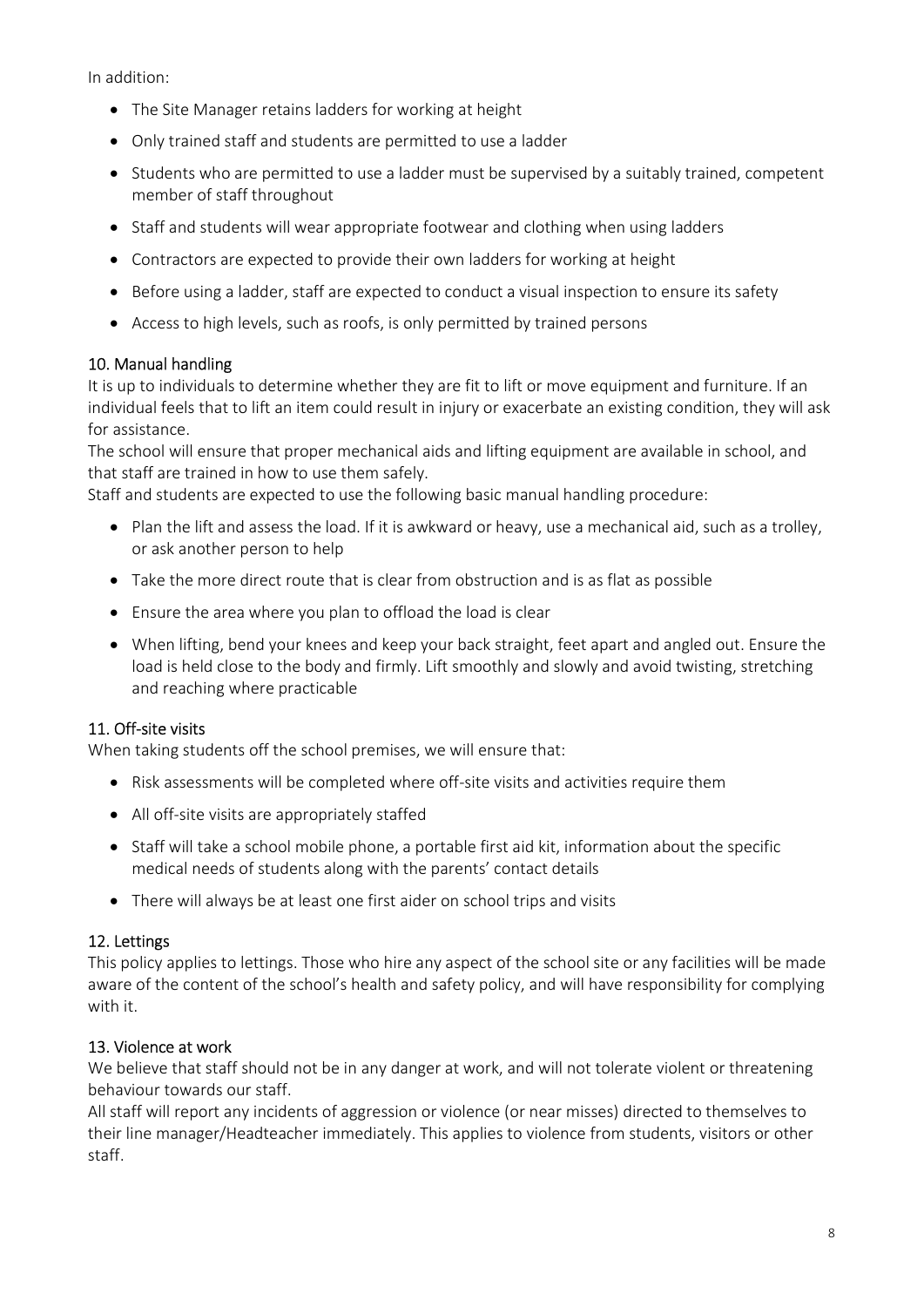# 14. Smoking

Smoking is not permitted anywhere on the school premises.

# 15. New and expectant mothers

Risk assessments will be carried out by Carolyn Moir, Head of Finance and Operations, whenever any employee or student notifies the school that they are pregnant.

Appropriate measures will be put in place to control risks identified. Some specific risks are summarised below:

- Chickenpox can affect the pregnancy if a woman has not already had the infection. Expectant mothers should report exposure to antenatal carer and GP at any stage of exposure. Shingles is caused by the same virus as chickenpox, so anyone who has not had chickenpox is potentially vulnerable to the infection if they have close contact with a case of shingles
- If a pregnant woman comes into contact with measles or German measles (rubella), she should inform her antenatal carer and GP immediately to ensure investigation
- Slapped cheek disease (parvovirus B19) can occasionally affect an unborn child. If exposed early in pregnancy (before 20 weeks), the pregnant woman should inform her antenatal care and GP as this must be investigated promptly

# 16. Occupational stress

We are committed to promoting high levels of health and wellbeing and recognise the importance of identifying and reducing workplace stressors through risk assessment.

Systems are in place within the school for responding to individual concerns and monitoring staff workloads.

# 17. Accident reporting

# 17.1 Accident record book

- An accident form will be completed as soon as possible after the accident occurs by the member of staff or first aider who deals with it. An accident form template can be found in appendix 3
- As much detail as possible will be supplied when reporting an accident
- Information about injuries will also be kept in the student's educational record
- Records held in the first aid and accident book will be retained by the school for a minimum of 3 years, in accordance with regulation 25 of the Social Security (Claims and Payments) Regulations 1979, and then securely disposed of.

# 17.2 Reporting to the Health and Safety Executive

Iain Cox, office administrator with responsibility for accident recording and reporting, will keep a record of any accident which results in a reportable injury, disease, or dangerous occurrence as defined in the RIDDOR 2013 legislation (regulations 4, 5, 6 and 7). Iain Cox will report these to the Health and Safety Executive as soon as is reasonably practicable and in any event within 10 days of the incident. Reportable injuries, diseases or dangerous occurrences include:

- Death
- Specified injuries. These are:
	- o Fractures, other than to fingers, thumbs and toes
	- o Amputations
	- o Any injury likely to lead to permanent loss of sight or reduction in sight
	- o Any crush injury to the head or torso causing damage to the brain or internal organs
	- o Serious burns (including scalding)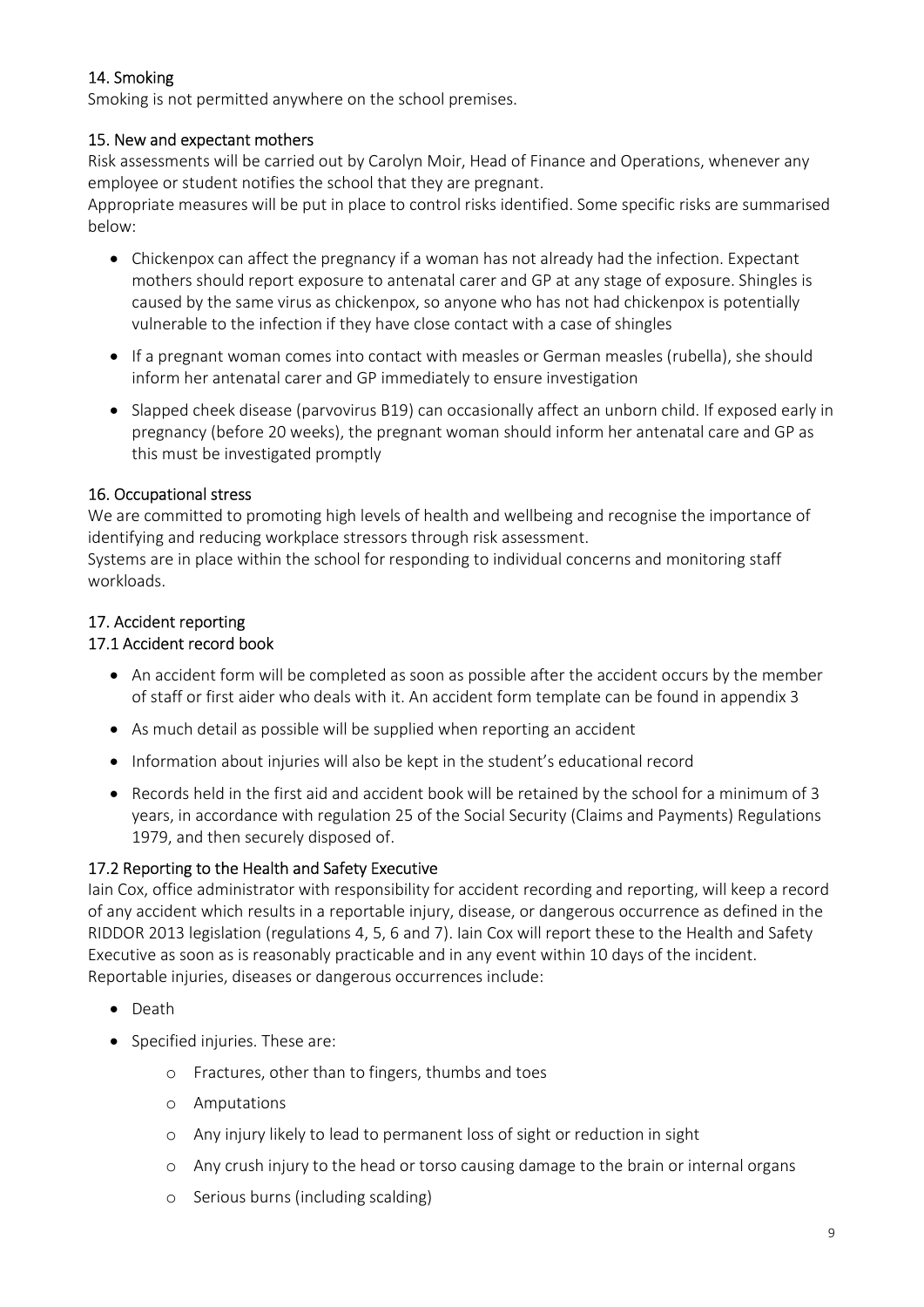- o Any scalping requiring hospital treatment
- o Any loss of consciousness caused by head injury or asphyxia
- o Any other injury arising from working in an enclosed space which leads to hypothermia or heat-induced illness, or requires resuscitation or admittance to hospital for more than 24 hours
- Injuries where an employee is away from work or unable to perform their normal work duties for more than 7 consecutive days
- Where an accident leads to someone being taken to hospital
- Where something happens that does not result in an injury, but could have done
- Near-miss events that do not result in an injury, but could have done. Examples of near-miss events relevant to schools include, but are not limited to:
	- o The collapse or failure of load-bearing parts of lifts and lifting equipment
	- o The accidental release of a biological agent likely to cause severe human illness
	- o The accidental release or escape of any substance that may cause a serious injury or damage to health
	- o An electrical short circuit or overload causing a fire or explosion

Information on how to make a RIDDOR report is available here:

#### How to make a RIDDOR report, HSE

http://www.hse.gov.uk/riddor/report.htm

# 18. Training

Our staff are provided with health and safety training as part of their induction process. Staff who work in high risk environments, such as in science labs or with resistant materials equipment, or work with students with special educational needs (SEN), are given additional health and safety training as required/appropriate.

# 19. Links with other policies

This health and safety policy links to the following documents:

- Risk assessments
- Supporting students with medical conditions
- Accessibility plan
- Safeguarding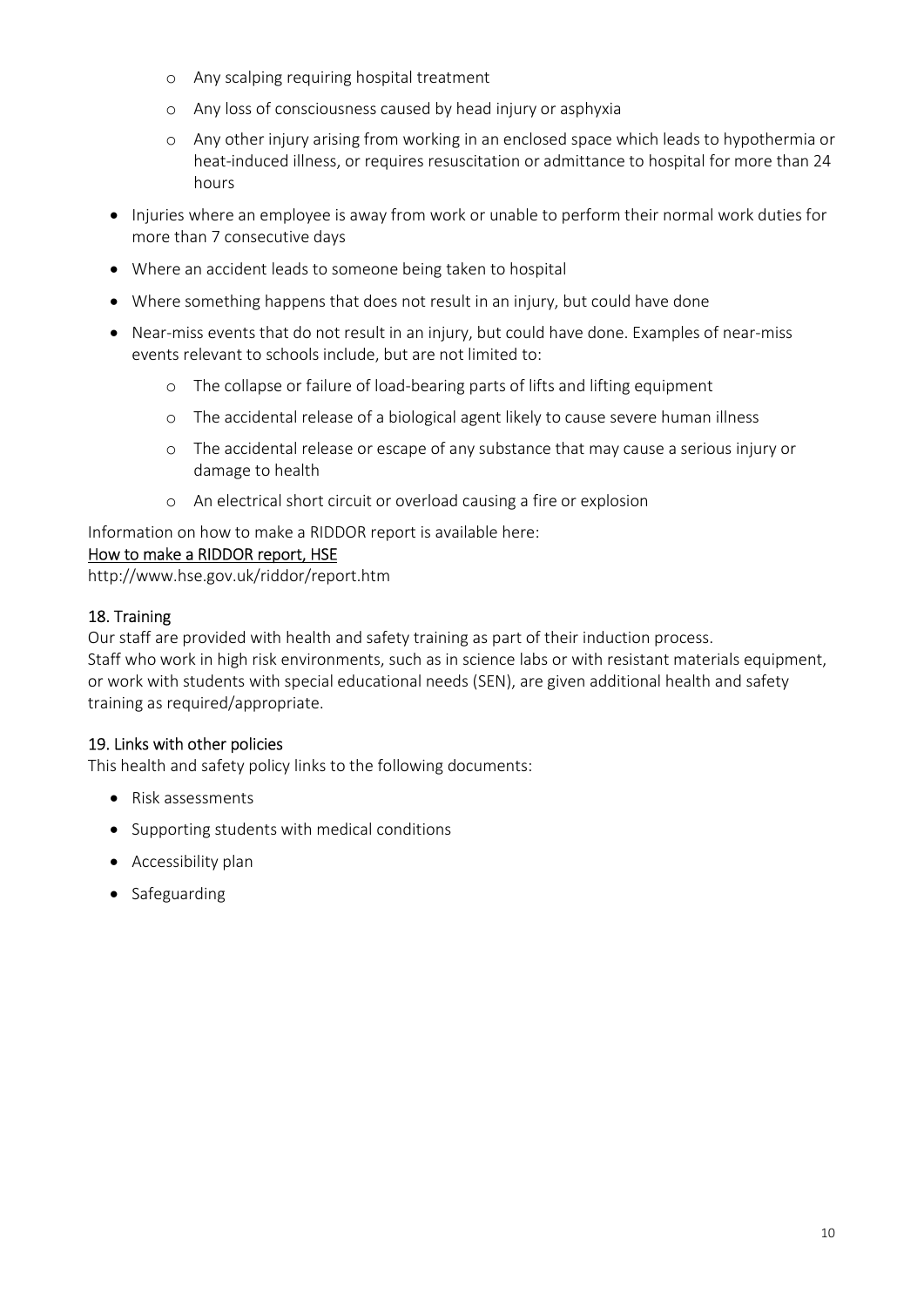# Appendix 1 Fire safety checklist

| Issue to check                                                                           | Yes/No |
|------------------------------------------------------------------------------------------|--------|
| Are fire notices prominently displayed?                                                  |        |
| Is fire-fighting equipment, including fire<br>blankets, in place?                        |        |
| Does fire-fighting equipment give details for<br>the type of fire it should be used for? |        |
| Are fire exits clearly labelled?                                                         |        |
| Are fire doors fitted with self-closing<br>mechanisms?                                   |        |
| Are flammable materials stored away from<br>open flames?                                 |        |
| Do all staff and students understand what to<br>do in the event of a fire?               |        |
| Can you easily hear the fire alarm from all<br>areas?                                    |        |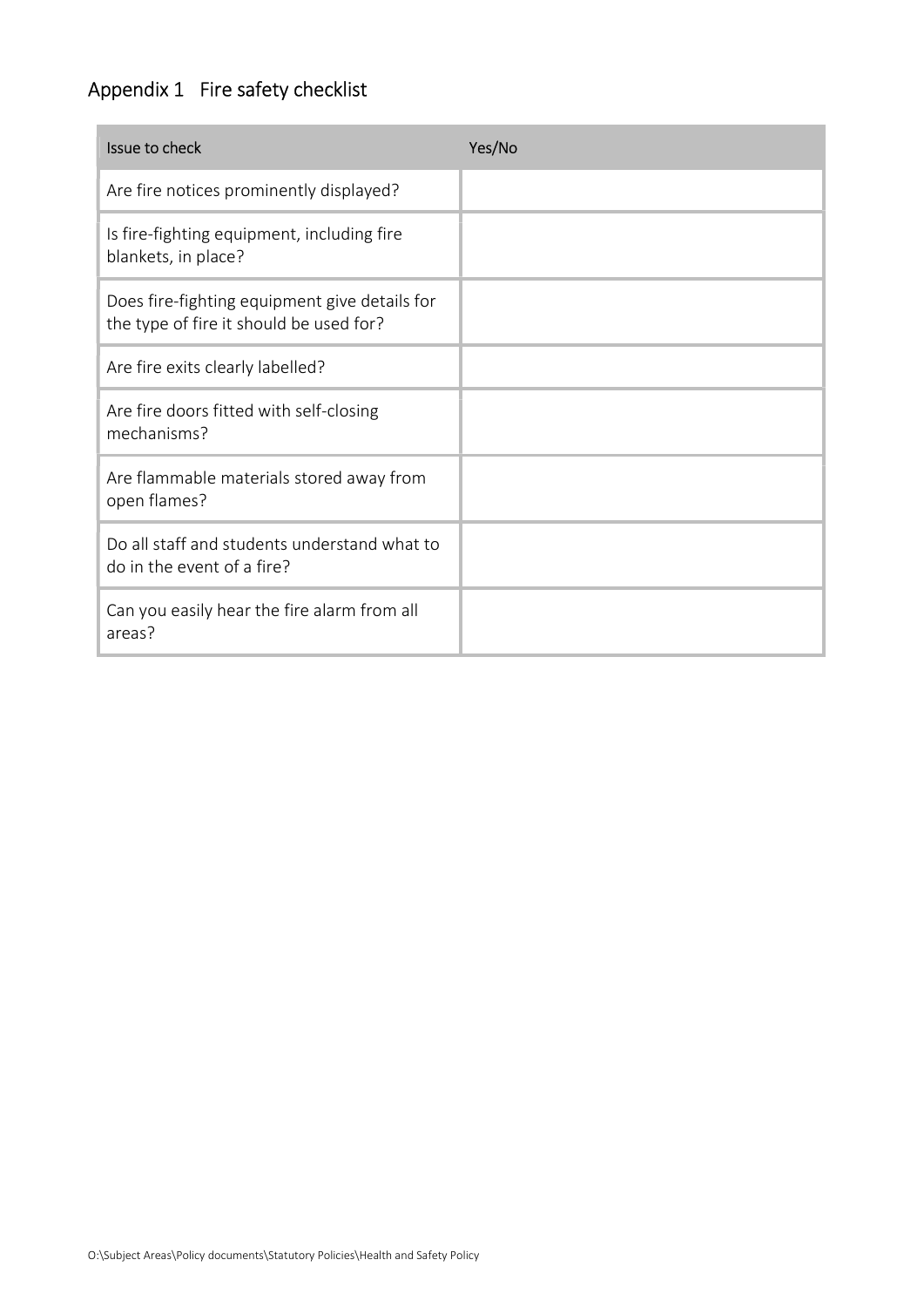# Appendix 2 Display screen equipment (DSE) self-assessment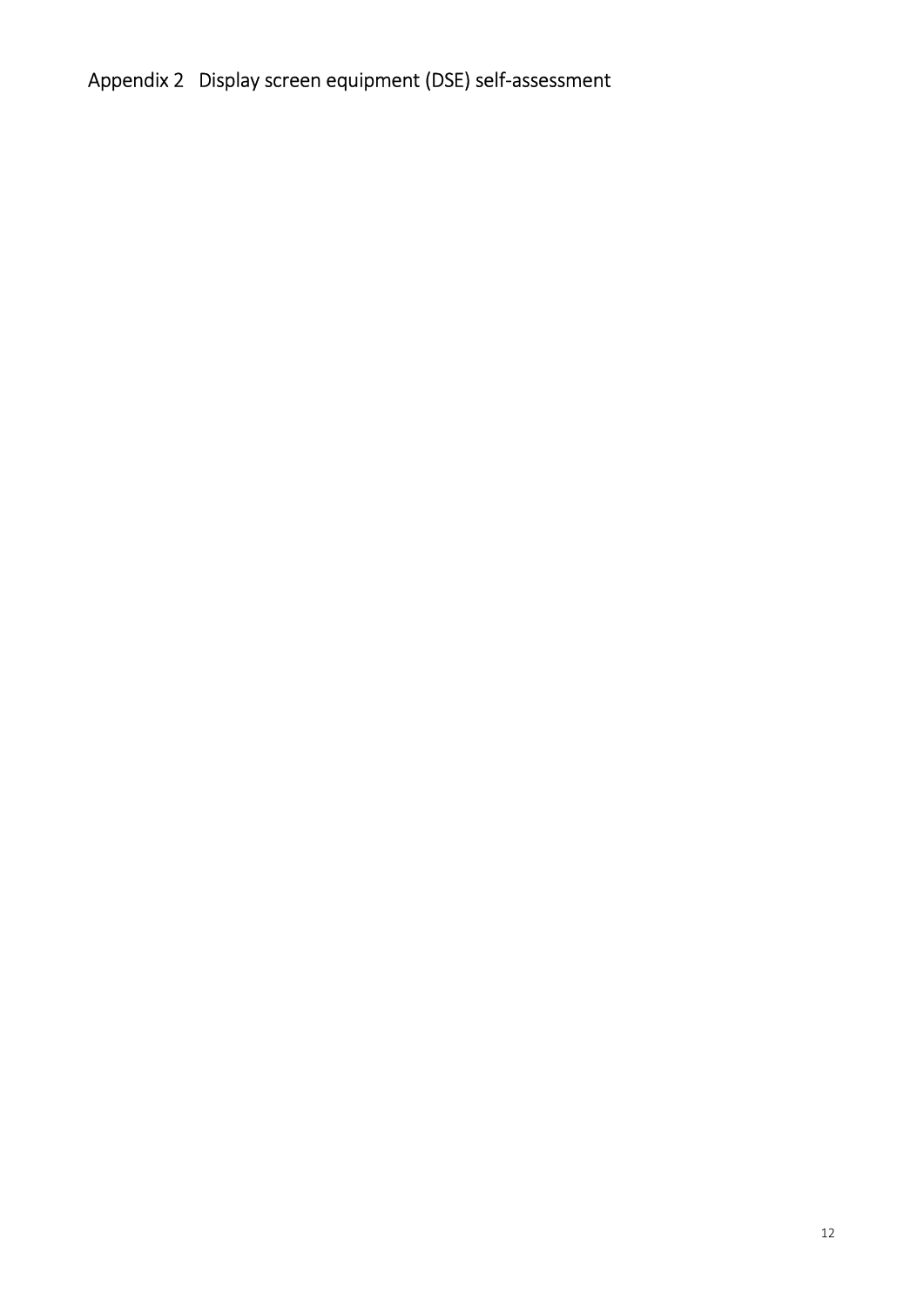# Appendix 3 Accident report

#### Incident Report Form (IRF 03/19)

Input data into Online Incident Form at: https://www.reportincident.co.uk/bracknell If for any reason the Online Form is inaccessible send a hard copy (retain original) to: Corporate H&S, 4th Floor, Time Square, RG12 1JD. Certain workplace incidents are reportable under RIDDOR to the HSE. For more information on RIDDOR contact a H&S Adviser: 01344 352000 or go to: http://www.hse.gov.uk/riddor/index.htm.



| Was a Person Involved in the Incident? Yes<br>verbal abuse, racial abuse etc.)                        |                                  | (Yes will include: a near miss, threatening behaviour,                                                        |
|-------------------------------------------------------------------------------------------------------|----------------------------------|---------------------------------------------------------------------------------------------------------------|
| Your Details (Person completing this form)?                                                           |                                  |                                                                                                               |
| <b>Title/First Name/Surname:</b>                                                                      |                                  | Tel No: 01344 421233                                                                                          |
| <b>Address where the Incident occurred?</b>                                                           |                                  |                                                                                                               |
| Building:<br>Street:                                                                                  |                                  | Postcode:                                                                                                     |
| Where on the premises did the incident occurred? (E.g. stairs, playground, etc.):                     |                                  |                                                                                                               |
| <b>The Incident</b>                                                                                   |                                  |                                                                                                               |
| Date of Incident:<br>Time of Incident:                                                                |                                  |                                                                                                               |
| Incident Type? (tick box):                                                                            |                                  |                                                                                                               |
| Slip/Trip/Fall                                                                                        | <b>Contact with Machinery</b>    | Exposure: fire                                                                                                |
| Fall From Height                                                                                      | <b>Contact with Electricity</b>  | Exposure: explosion                                                                                           |
| Handling / Lifting                                                                                    | Struck by vehicle                | <b>Verbal Abuse</b>                                                                                           |
| <b>Trapped by Object</b>                                                                              | <b>Exposure Hot Surface</b>      | Racial Incident                                                                                               |
| Struck against fixed                                                                                  | <b>Contact Harmful Substance</b> | <b>Sexual Harassment</b>                                                                                      |
| <b>Struck by Object</b>                                                                               | <b>Physical Violence</b>         | Medical issue/ill-health                                                                                      |
| Drowning                                                                                              | <b>Road Traffic Collision</b>    | <b>Near Miss</b>                                                                                              |
| Injured by Animal                                                                                     | Asbestos Exposure                | Runaway child                                                                                                 |
| <b>Finger Traps</b>                                                                                   | Self Harm                        | Other                                                                                                         |
| <b>Describe what happened?</b>                                                                        |                                  |                                                                                                               |
|                                                                                                       |                                  |                                                                                                               |
|                                                                                                       |                                  |                                                                                                               |
| If the incident involved a person circle as appropriate:                                              |                                  |                                                                                                               |
| Pupil (Schools Only)<br>Employee                                                                      | Member of Public                 | Volunteer<br>Contractor                                                                                       |
| Was there an injury? (includes verbal abuse and a near miss) Yes/No                                   |                                  |                                                                                                               |
| Injuries? (tick box):                                                                                 |                                  |                                                                                                               |
| Aches/Pains<br><b>Bruises</b>                                                                         | Cuts                             | Fracture<br>Spinal Injury                                                                                     |
| <b>Burns/Scalds</b><br>Amputation                                                                     | <b>Dislocation</b>               | Head Injury<br>Sprain/Strain                                                                                  |
| Crushed<br>Asphyxiation                                                                               | <b>Electric Shock</b>            | Nausea<br><b>Unconscious</b>                                                                                  |
| <b>Chest Pains</b><br><b>Back Injury</b>                                                              | Eye Injury                       | No Injury<br>Poisoning                                                                                        |
| <b>Body part(circle as appropriate):</b>                                                              |                                  |                                                                                                               |
| Ankle / Arm/upper limb / Back / Ear / Elbow / Eye / Face / Finger / Foot / Hand / Head / Several head |                                  |                                                                                                               |
|                                                                                                       |                                  |                                                                                                               |
|                                                                                                       |                                  | locations / Several upper limb locations / Hip / Knee / Leg / Neck / Shoulder / Toe / Trunk / Wrist / Several |